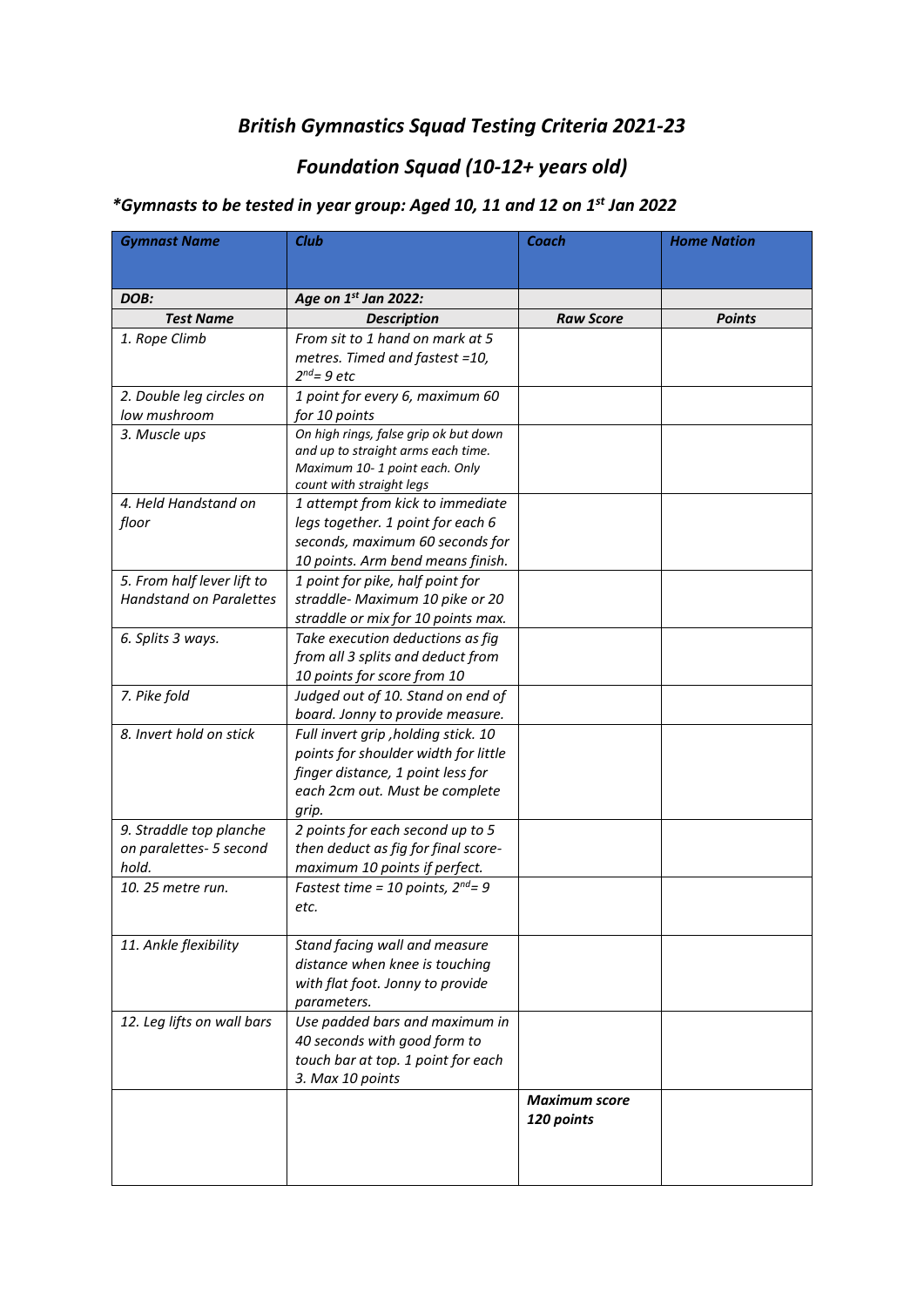| Part 2: Element testing: Foundation Squad                        |                                    |                     |         |  |  |
|------------------------------------------------------------------|------------------------------------|---------------------|---------|--|--|
| 1-5 consecutive flairs on                                        | 2 points each then deduct as per   |                     |         |  |  |
| floor                                                            | fig for final score- max 10 points |                     |         |  |  |
| 2. Handspring, flyspring,                                        | From 2 to 3 steps. Marked from     |                     |         |  |  |
| front salto tucked                                               | 10 points. 0 score if not          |                     |         |  |  |
|                                                                  | completed consecutively.           |                     |         |  |  |
| 3. From standing, 5 fliks                                        | From 10 if completed. Deduct for   |                     |         |  |  |
| tuck back across                                                 | form, technique and lack of        |                     |         |  |  |
| diagonal                                                         | dynamics.                          |                     |         |  |  |
| 4. Minimum 10 loops                                              | 1 attempt: inward from 5 points,   |                     |         |  |  |
|                                                                  | outward from 7, centre from 10     |                     |         |  |  |
|                                                                  | and fig deduct at end.             |                     |         |  |  |
| 5. 10 flairs on low                                              | Must do 10 to get a score. Minus   |                     |         |  |  |
| mushroom.                                                        | technical deductions at end. Max   |                     |         |  |  |
|                                                                  | 10 points                          |                     |         |  |  |
| 6. 4 swings each side on                                         | From 10 points- technical mark     |                     |         |  |  |
| rings                                                            | for height and form.               |                     |         |  |  |
| 7. Rings- 5 second                                               | From 10 if completed, marks off    |                     |         |  |  |
| support, 5 second half                                           | for technical errors as fig.       |                     |         |  |  |
| lever, 5 second support.                                         |                                    |                     |         |  |  |
| 8. 10 consecutive swing                                          | From 10 points and deduct as fig.  |                     |         |  |  |
| to handstand on p bars                                           | Reward dynamic swing.              |                     |         |  |  |
| 9.5 swings in hang on p                                          | From 10 points and deduct as per   |                     |         |  |  |
| bars, with bent legs at                                          | fig.                               |                     |         |  |  |
| bottom.                                                          |                                    |                     |         |  |  |
| 10. Consecutive clear                                            | 1 go, maximum 10 in a row. Must    |                     |         |  |  |
| circles or endo/stalder                                          | be within 45 degrees of            |                     |         |  |  |
| on loops and gloves                                              | handstand to count                 |                     |         |  |  |
|                                                                  |                                    | Maximum             |         |  |  |
|                                                                  |                                    | combined score:     |         |  |  |
|                                                                  |                                    | 220 points          |         |  |  |
|                                                                  |                                    |                     |         |  |  |
| Elite Grade Result: $1^{st}$ = 100, $2^{nd}$ = 90, $3^{rd}$ = 80 |                                    | Place-              | Points- |  |  |
| $4^{th}$ = 70, $5^{th}$ = 60, $6^{th}$ = 50                      |                                    |                     |         |  |  |
| Max Possible score: 320 points                                   |                                    | <b>Final Score:</b> |         |  |  |
|                                                                  |                                    |                     |         |  |  |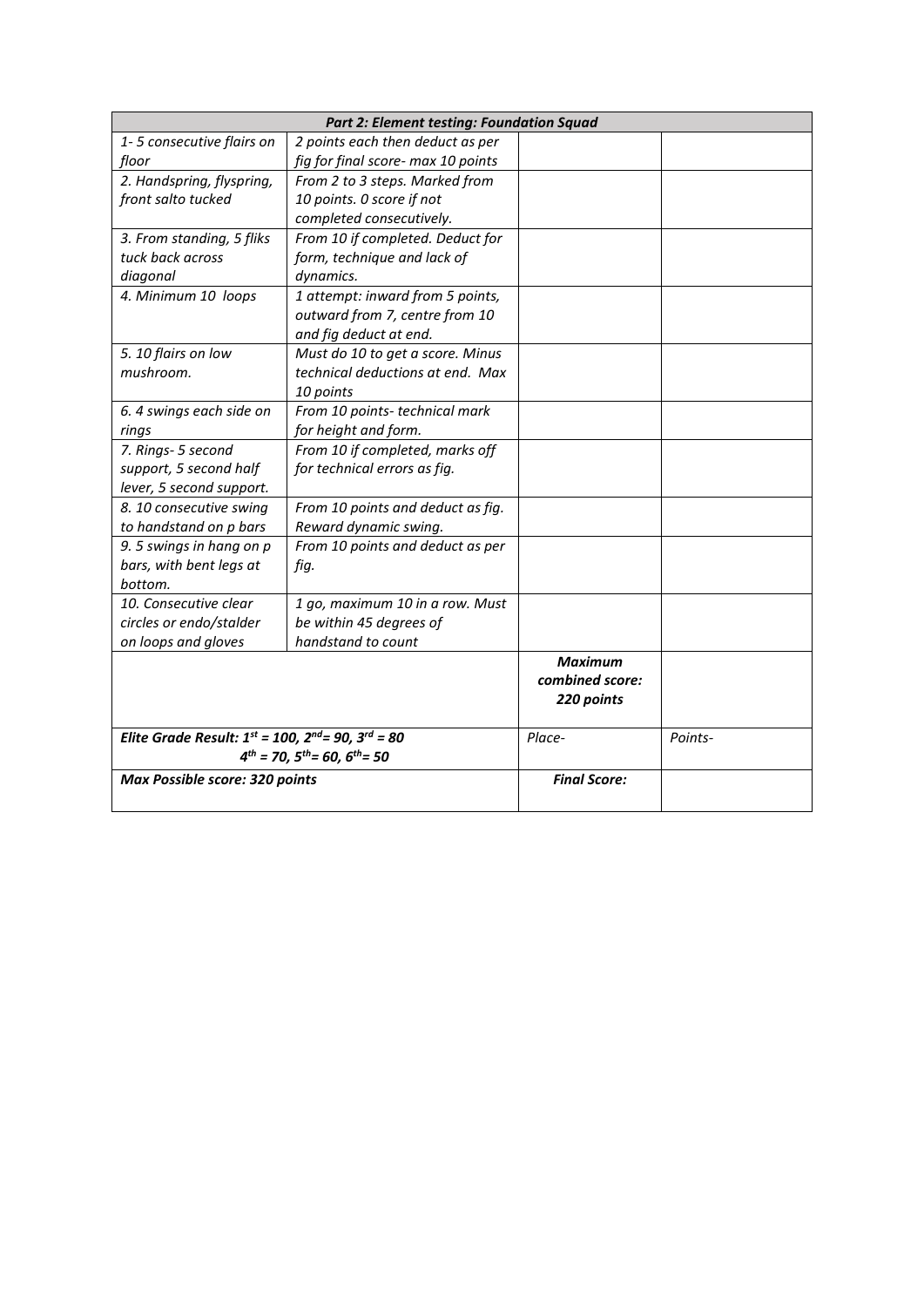## *British Gymnastics Squad Testing Criteria 2021-23*

# *Development Squad (13-14 and \*15 years old)*

#### *\*Gymnasts to be tested in year group: Aged 13 and 14 on 1st Jan 2022*

| <b>Gymnast Name</b>        | <b>Club</b>                                       | Coach            | <b>Home Nation</b> |
|----------------------------|---------------------------------------------------|------------------|--------------------|
|                            |                                                   |                  |                    |
| DOB:                       | Age on 1st Jan 2022                               |                  |                    |
| <b>Test Name</b>           | <b>Description</b>                                | <b>Raw Score</b> | <b>Points</b>      |
| 1. Rope Climb              | From sit to 1 hand on mark at 5                   |                  |                    |
|                            | metres. Timed and fastest = 10, $2^{nd}$ = 9      |                  |                    |
|                            | etc                                               |                  |                    |
| 2 Double leg circles on    | 1 point for every 6, maximum 60 for 10            |                  |                    |
| Handles                    | points                                            |                  |                    |
| 3. Muscle ups              | On high rings, false grip ok but down             |                  |                    |
|                            | and up to straight arms each time.                |                  |                    |
|                            | Maximum 10-1 point each. Only count               |                  |                    |
|                            | with straight legs.                               |                  |                    |
| 4. Held Handstand on       | 1 attempt from any lift. Time starts when         |                  |                    |
| rings                      | feet and arms are clear of wires. 1 point for     |                  |                    |
|                            | each 3 seconds up to max 30 seconds, then         |                  |                    |
|                            | minus fig deductions from total. Max 10<br>points |                  |                    |
| 5. Lift to Handstand on    | 1 point for pike, half point for straddle-        |                  |                    |
| Paralettes                 | Maximum 10 pike or 20 straddle or mix             |                  |                    |
|                            | for 10 points max.                                |                  |                    |
| 6. Splits 3 ways           | Take execution deductions as fig from             |                  |                    |
|                            | all 3 splits and deduct from 10 points            |                  |                    |
|                            | for score from 10.                                |                  |                    |
| 7. Pike fold               | Judged out of 10. Stand on end of                 |                  |                    |
|                            | board. Jonny to provide measure.                  |                  |                    |
| 8. Invert hold on stick    | Full invert grip, holding stick. 10 points        |                  |                    |
|                            | for shoulder width for little finger              |                  |                    |
|                            | distance, 1 point less for each 2cm out.          |                  |                    |
| 9 Straddle top planche     | 2 points for each second up to 5 then             |                  |                    |
| on rings- 5 second hold.   | deduct as fig for final score- maximum            |                  |                    |
| Or cross.                  | 10 points if perfect.                             |                  |                    |
| 10. 25 metre run, timed.   | Fastest time = 10 points, $2^{nd} = 9$ etc.       |                  |                    |
|                            |                                                   |                  |                    |
| 11. Ankle flexibility      | Stand facing wall and measure                     |                  |                    |
|                            | distance when knee is touching with               |                  |                    |
|                            | flat foot. Jonny to provide parameters.           |                  |                    |
| 12. Leg lifts on wall bars | Use padded bars and maximum in 40                 |                  |                    |
|                            | seconds with good form to touch bar at            |                  |                    |
|                            | top. 1 point for each 3. Max 10 points            |                  |                    |
|                            |                                                   |                  |                    |
|                            |                                                   | <b>Maximum</b>   |                    |
|                            |                                                   | score 120        |                    |
|                            |                                                   | points           |                    |
|                            |                                                   |                  |                    |
|                            |                                                   |                  |                    |
|                            |                                                   |                  |                    |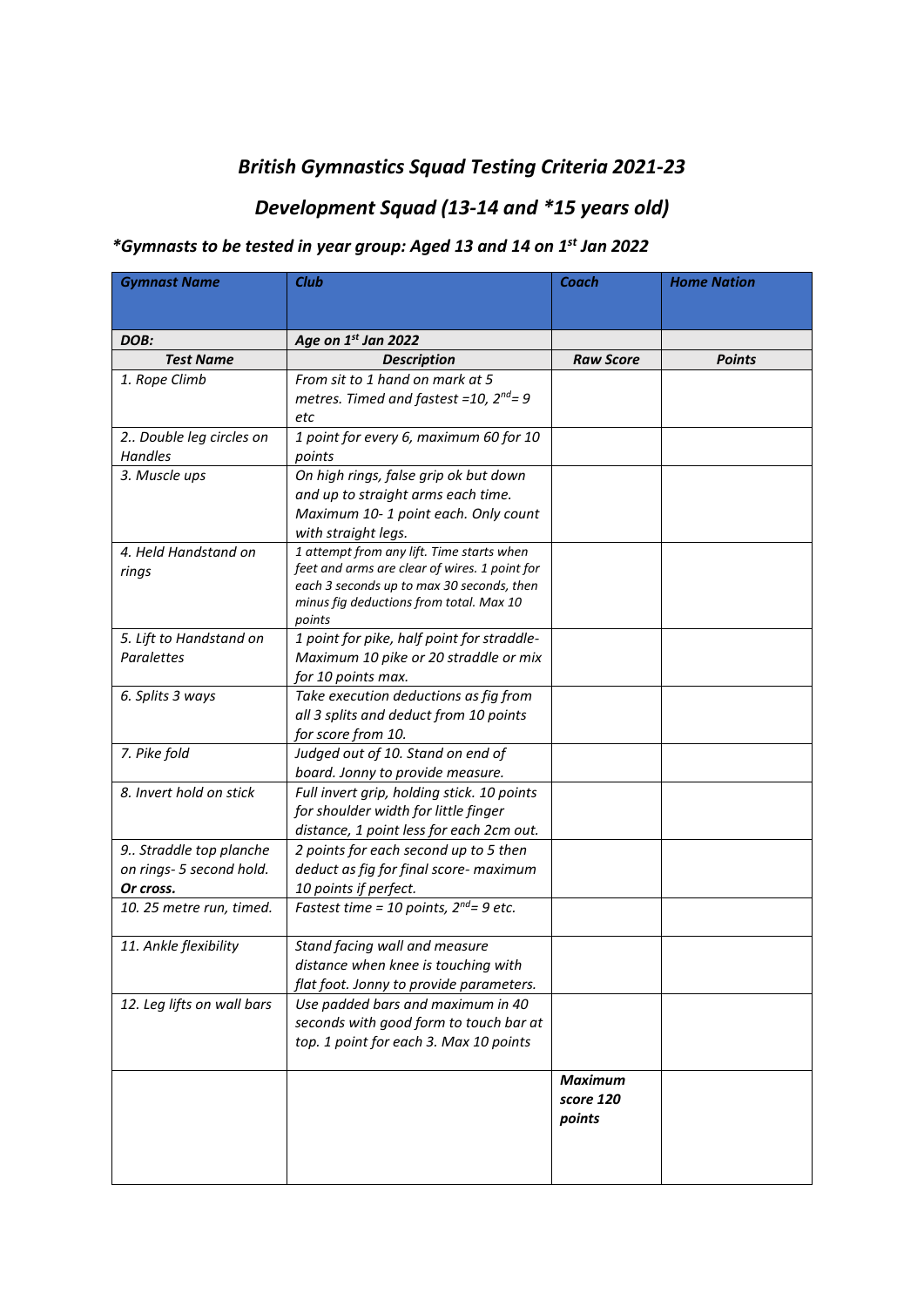| Part 2: Element testing: Development Squad                       |                                         |                     |         |  |
|------------------------------------------------------------------|-----------------------------------------|---------------------|---------|--|
| 1-5 consecutive flairs on                                        | 1 point each plus up to 5 points for    |                     |         |  |
| floor                                                            | good technique- max 10 points           |                     |         |  |
| 2. 2 consecutive straight                                        | From 2 to 3 steps. Marked from 10       |                     |         |  |
| fronts on floor.                                                 | points. 0 score if not completed        |                     |         |  |
|                                                                  | consecutively.                          |                     |         |  |
| 3. From standing, Round                                          | From 5 for straight, 7 for full, 10 for |                     |         |  |
| off flik straight                                                | double and fig deduct at end.           |                     |         |  |
| back/full/double twist                                           |                                         |                     |         |  |
| 4. 10 circles on 1 handle                                        | 1 attempt-1 point for each and fig      |                     |         |  |
| on normal horse                                                  | deductions at end.                      |                     |         |  |
| 5. 10 flairs anywhere on                                         | 1 point each minus technical            |                     |         |  |
| normal horse.                                                    | deductions at end. Max 10 points        |                     |         |  |
| 6. 4 swings each side in                                         | From 10 points. Technical mark for      |                     |         |  |
| straddle support                                                 | height and form.                        |                     |         |  |
| 6. 4 swings each side on                                         | From 10 points- technical mark for      |                     |         |  |
| rings                                                            | height and form.                        |                     |         |  |
| 7. Any B or more lift to                                         | From 10 if completed, marks off for     |                     |         |  |
| handstand on rings                                               | technical errors as fig.                |                     |         |  |
| 8. Undersomersault on P                                          | 5 points to support, 7 points to 45     |                     |         |  |
| Bars                                                             | degrees, 10 points to handstand and     |                     |         |  |
|                                                                  | fig deductions at end.                  |                     |         |  |
| 9. Any C or more above                                           | From 10 points and fig deductions.      |                     |         |  |
| bar swinging element.                                            |                                         |                     |         |  |
| 10. Consecutive stalders                                         | 1 go, maximum 10 in a row. Must be      |                     |         |  |
| or endos on chalk bar.                                           | within 45 degrees of handstand to       |                     |         |  |
|                                                                  | count                                   |                     |         |  |
|                                                                  |                                         | <b>Maximum</b>      |         |  |
|                                                                  |                                         | combined            |         |  |
|                                                                  |                                         | score:              |         |  |
|                                                                  |                                         | 220 points          |         |  |
| Elite Grade Result: $1^{st}$ = 100, $2^{nd}$ = 90, $3^{rd}$ = 80 |                                         | Place-              | Points- |  |
| $4^{th}$ = 70, $5^{th}$ = 60, $6^{th}$ = 50                      |                                         |                     |         |  |
| Maximum possible score = 320 points                              |                                         | <b>Final Score:</b> |         |  |

To complement the written text, routine videos have been produced and will be available via the BG Academy from 1<sup>st</sup> August 2021. The National Elite Grades remain as the principle route for selection into the Foundation and Development Squads**,** with a potential to contribute just under **50% of the gymnasts' total selection score:**

**1 st Place = 100 Points.**

**2 nd Place = 90 Points**

**3 rd Place = 80 Points**

**4 th Place = 70 Points**

**5 th Place = 60 Points**